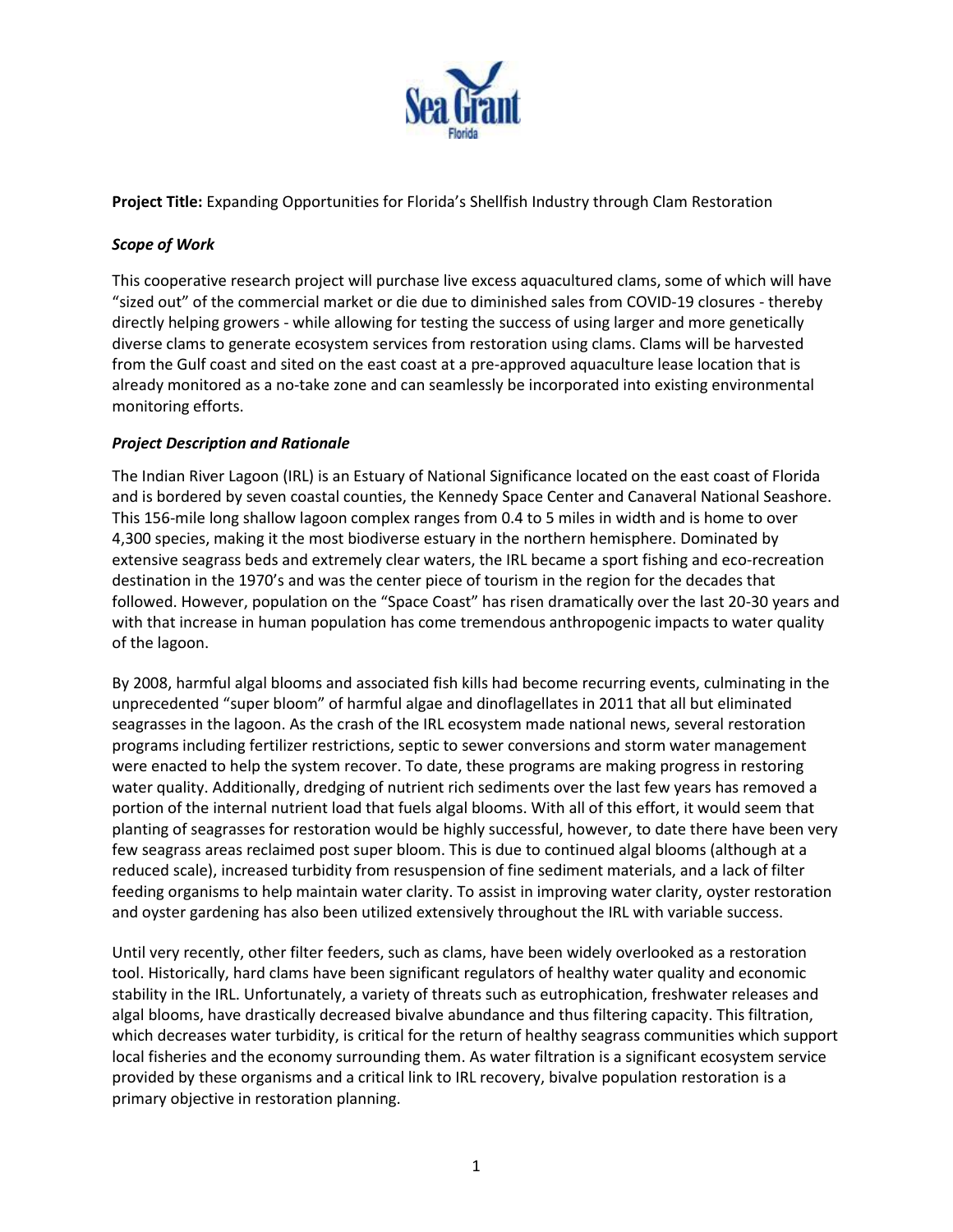Through historical catch reports (https://publictemp.myfwc.com/FWRI/PFDM/), we see strong evidence that some species of clams (particularly *Mercenaria* and *Macrocallista*) were overharvested in the mid-1980s and into the 1990s. As a result of this overfishing, and more recently, extreme environmental stress, there has been limited recruitment, likely due to a diminished brood stock and a significantly reduced ability for synchronous spawning (Arnold et al. 2002).

In an effort to return clams to the IRL, UF has been spawning and repatriating hard clams from isolated individual *Mercenaria* clams found in the Lagoon. This approach leverages the short-term natural selection that has occurred as these individuals were exposed to and survived several environmental stressors such as prolonged HABs and hypoxia events. To date, over 3 million IRL clams have been returned to strategic locations within the Lagoon to provide filtering capacity and serve as sources for reproduction [\(https://www.irlclamproject.com/p/about-us.html\)](https://www.irlclamproject.com/p/about-us.html).

Recently, COVID-19 has dramatically affected the hard clam culture industry in Florida [\(https://www.wuft.org/news/2020/05/28/inside-the-clamming-capital-of-the-us-during-covid-19/\)](https://www.wuft.org/news/2020/05/28/inside-the-clamming-capital-of-the-us-during-covid-19/). As perhaps best summarized by a member of our advisory committee (pers. comm., Southern Cross Sea Farms, 06/01/20):

*Our biggest concern is whether clam markets will increase enough to help farmers sell their product within the clams "window of opportunity." Once clams have grown to market size, there is a "best harvest time" before the product begins to overgrow in the cultured bags they are raised in. If not harvested within a reasonable time frame, clams begin to die off. In addition, the longer the bags remain on the bottom the more difficult the labor to harvest them becomes. Eventually after reaching market size and a six month window has passed, the clams are threatened where farmers sometimes just have to salvage what they can but most of the profit is*  lost. Another problem farmers will face is that as markets are down their inventory of clams *continue to get backed up. As pressure builds to try to sell the extra clams, market price to the farmers could be threatened.*

Given that the original source of these clams was the IRL many years ago and that these clams are large and, therefore, have high filtering capabilities (and potentially lower mortality rates due to reduced predation), this product could provide substantial filtration service to areas in which the clams are planted. They could also bring genetic diversity to the next generation of the IRL clam population, which would enable the IRL to maintain a portfolio of genetically diverse species as insurance to the environmental stressors that have been increasing in the region. Although it is not known how these clams may respond to the challenging conditions of the IRL, they can be included in the established monitoring program UF is already conducting thus giving an opportunity to systematically compare these different varieties and ages for use in restoration efforts. In addition to the ecosystem service of water filtration they will provide, they will also be very useful in testing the broader assumptions that only certain genotypes/ phenotypes are suitable for restoration applications.

# *Approach*

This project will be accomplished through the Shellfish Aquaculture Research and Extension Program [\(https://shellfish.ifas.ufl.edu/about-us/\)](https://shellfish.ifas.ufl.edu/about-us/) within UF/IFAS. The main goal is to establish a new restoration site in the IRL using large clams purchased from licensed commercial farmers along Florida's Gulf Coast. The site is already in a protected and monitored no-take zone that is permitted for aquaculture production. The site will augment existing restoration sites in the IRL (www.irlclamproject.com), as such, the goal of this component of the cooperative research proposal is to determine the relative benefits of